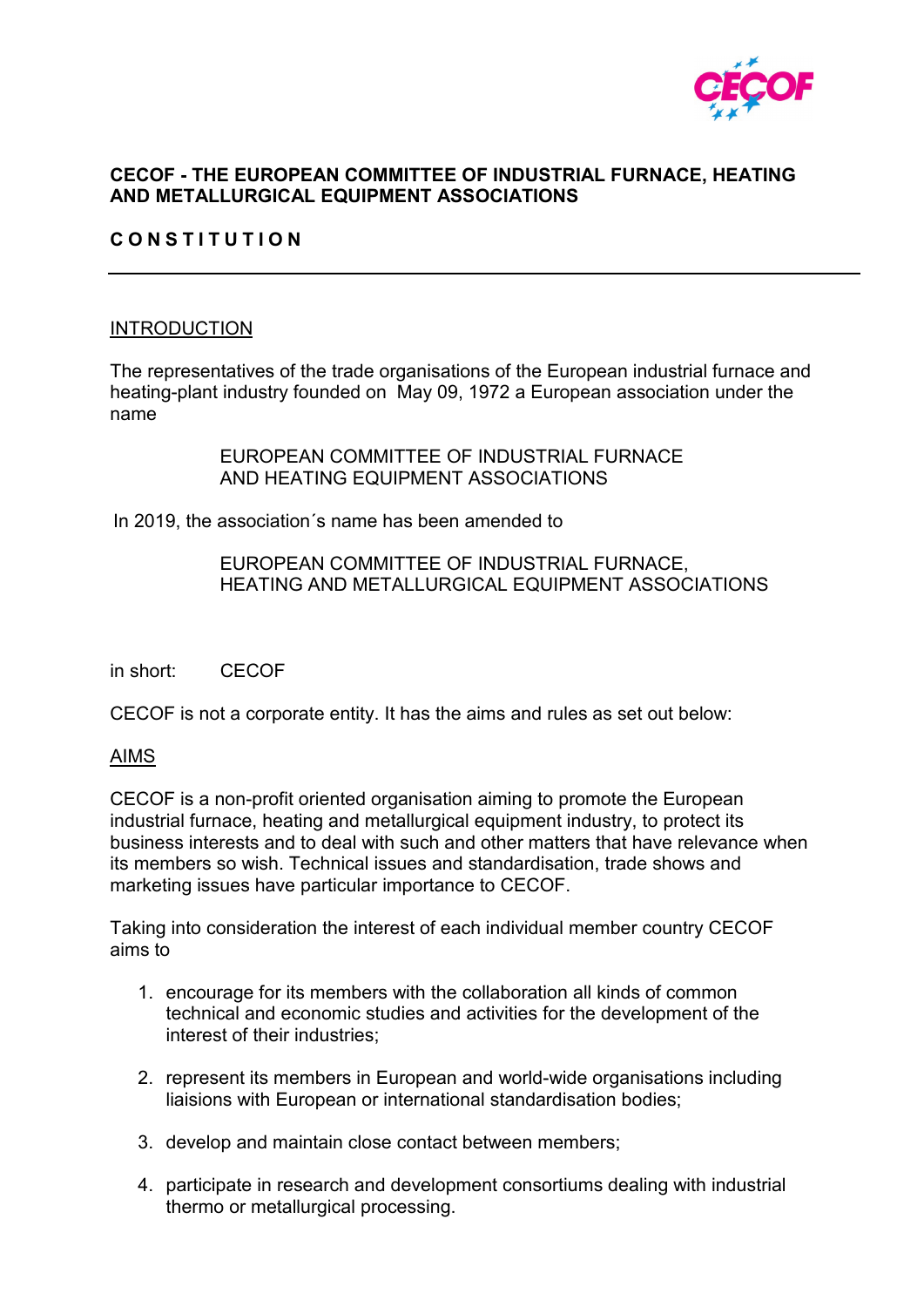# *Article I*

## NAME AND PLACE

A European Association under the name CECOF

## EUROPEAN COMMITTEE OF INDUSTRIAL FURNACE, HEATING AND METALLURGICAL EQUIPMENT ASSOCIATIONS

has been formed.

### *Article II*

CECOF's offices will be at the offices of the General Secretariat.

### *Article III*

### **RESPONSIBILITY**

CECOF deals with matters affecting the industry of industrial furnaces and industrial heating plants; thermal techniques and installations as well as combustion technology. A specific field of activities are metallurgical equipment and related processes

*Article IV*

### MEMBERS

CECOF consists of the following members:

### **Active members:**

- 1. Each National Trade Association considered to represent the thermo processing technology industry or the metallurgical equipment supplying industry of a European country with a free market economy is eligible to be a CECOF member.
- 2. When more than one Trade Association exists for the same industry sector in one single country then it shall be decided by the country associations and specified which one has the right to represent all the interests of that country in the General Assembly.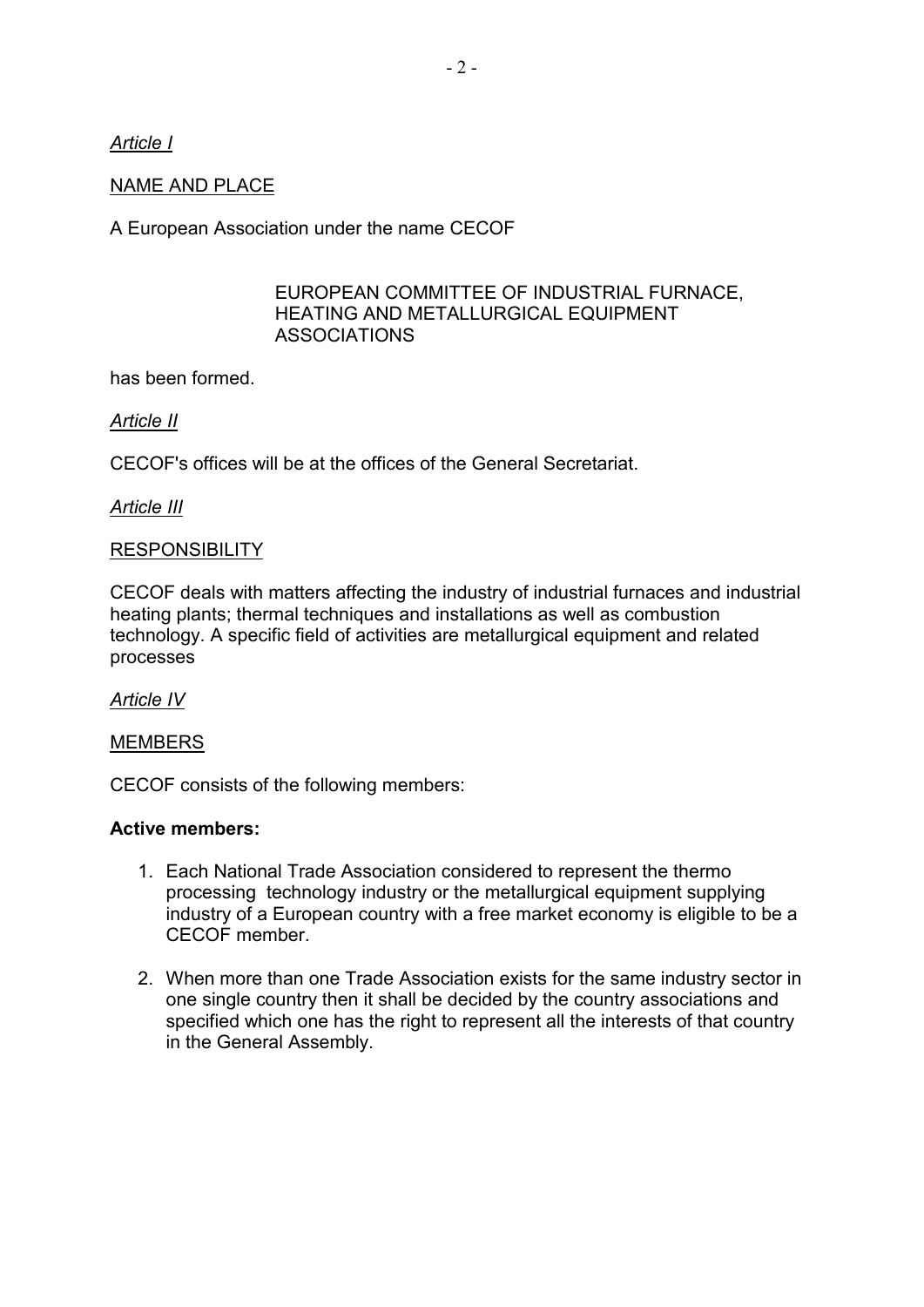- 3. Any single company operating in the industry sectors represented by CECOF but residing in a country which does not have a Trade Association may become a member but with restricted rights which prevents that company from being elected onto the Executive Committee after application of the Executive Committee and General Assembly.
- 4. Each active member (either a National Trade Organisation or and individual member as described in the above paragraph**)** has ONE VOTE. In the event of several individual members in one specific country, the majority of votes of that country will be counted as ONE VOTE.

## **Associate members:**

1. Any national or international association or organisation having the same objectives as CECOF can become an associate member, having only a consultative voice in the General Assembly.

Membership can be terminated by resignation or by expulsion. Expulsion can be exercised if a member violates the Constitution or seriously hampers the work of CECOF.

Resignations must be notified by letter addressed to the President of CECOF; they become effective immediately with regard to membership; however all financial obligations undertaken must be met during the unexpired part of the financial year in which notice is given.

### *Article V*

### **ORGANISATION**

The executive bodies of CECOF are as follows:

- 1. The General Assembly
- 2. Presidency
- 3. The Executive Committee
- 4. The General Secretary
- 5. The Commissions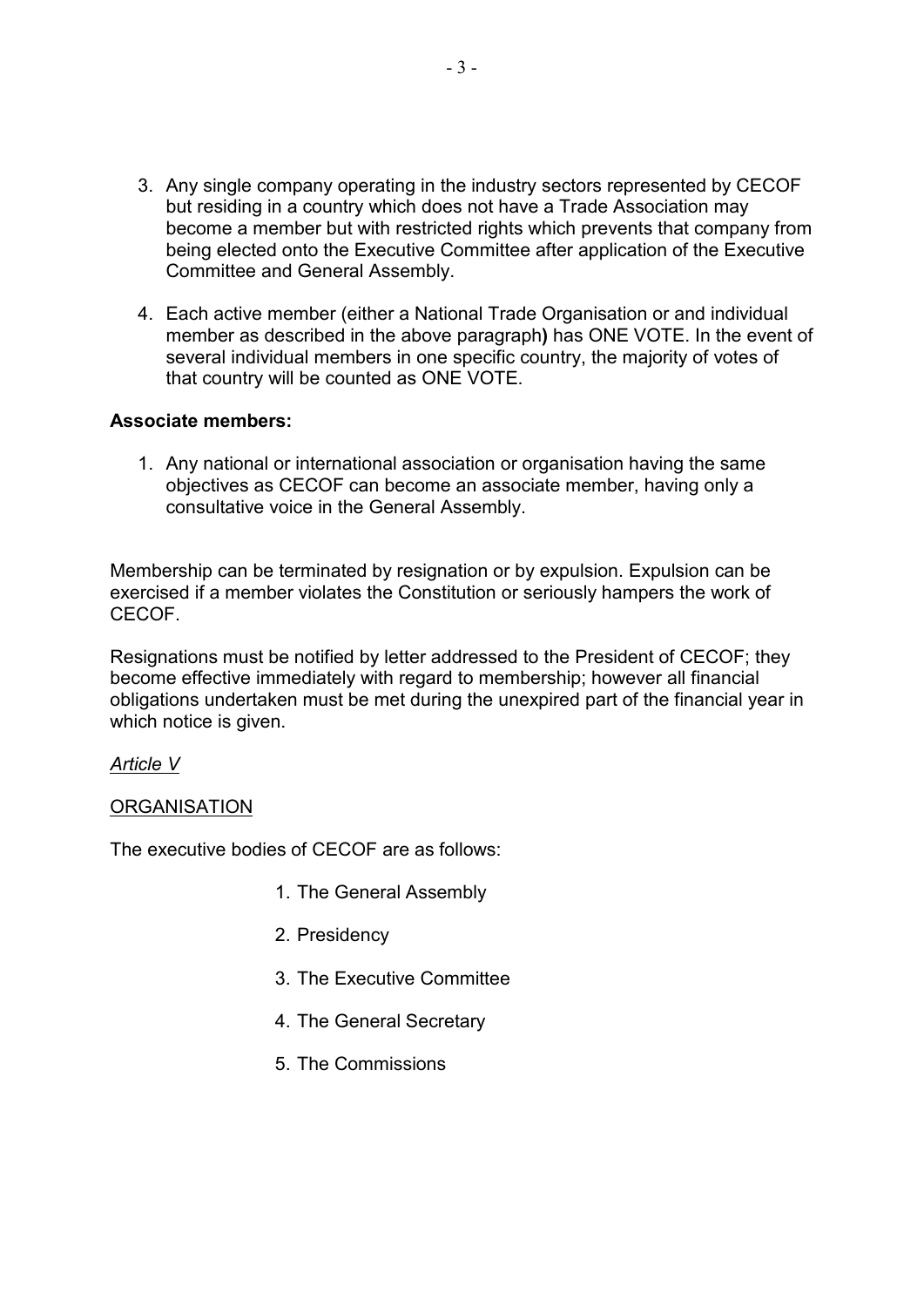## *Article VI*

# THE GENERAL ASSEMBLY

The General Assembly is composed of a delegation from each national association, assisted by their respective Secretaries. Any industrial thermo processing manufacturers who are members of a national association may attend. Each national delegation appoints a representative who has the voting right.

Through their committment to CECOF all members shall avoid actions which may cause conflict with others and shall always try to reach mutual consent. In this spirit of cooperation the constitution and the voting mechanism should be used as little as possible.

The General Assembly is the supreme authority of CECOF in which each active member has ONLY ONE VOTE.

The General Assembly has the following specific powers and duties:

- 1. Handle all questions related to the Constitution, to effect any changes or to dissolve CECOF.
- 2. Decide upon the admittance and expulsion of members.
- 3. Elect the President, Vice Presidents and General Secretary from the members who are eligible.
- 4. Appoint ad-hoc Commissions and approve or reject their work programmes and activity reports.

The General Assembly is held annually. The notice convening this meeting, to be sent out from the General Secretary in the name of the President, must contain the full agenda and must be posted to members at least four weeks before the date of the meeting. The General Assembly is organised by the General Secretariat and is financed by delegates fees.

The General Assembly shall have power to pass a resolution if the meeting has been convened in the prescribed manner and two-thirds of the members entitled to vote are represented.

If there is not a quorum then any meeting of the members or the Executive Committee called at short notice and having the same agenda shall have the power to pass resolutions without taking into consideration the number of members present provided this has also been convened in the prescribed manner.

Through their commitment to CECOF all members shall avoid actions which may cause conflict with others and shall always try to reach unanimity.

In this spirit of cooperation the Constitution and the voting mechanism should be used as little as possible.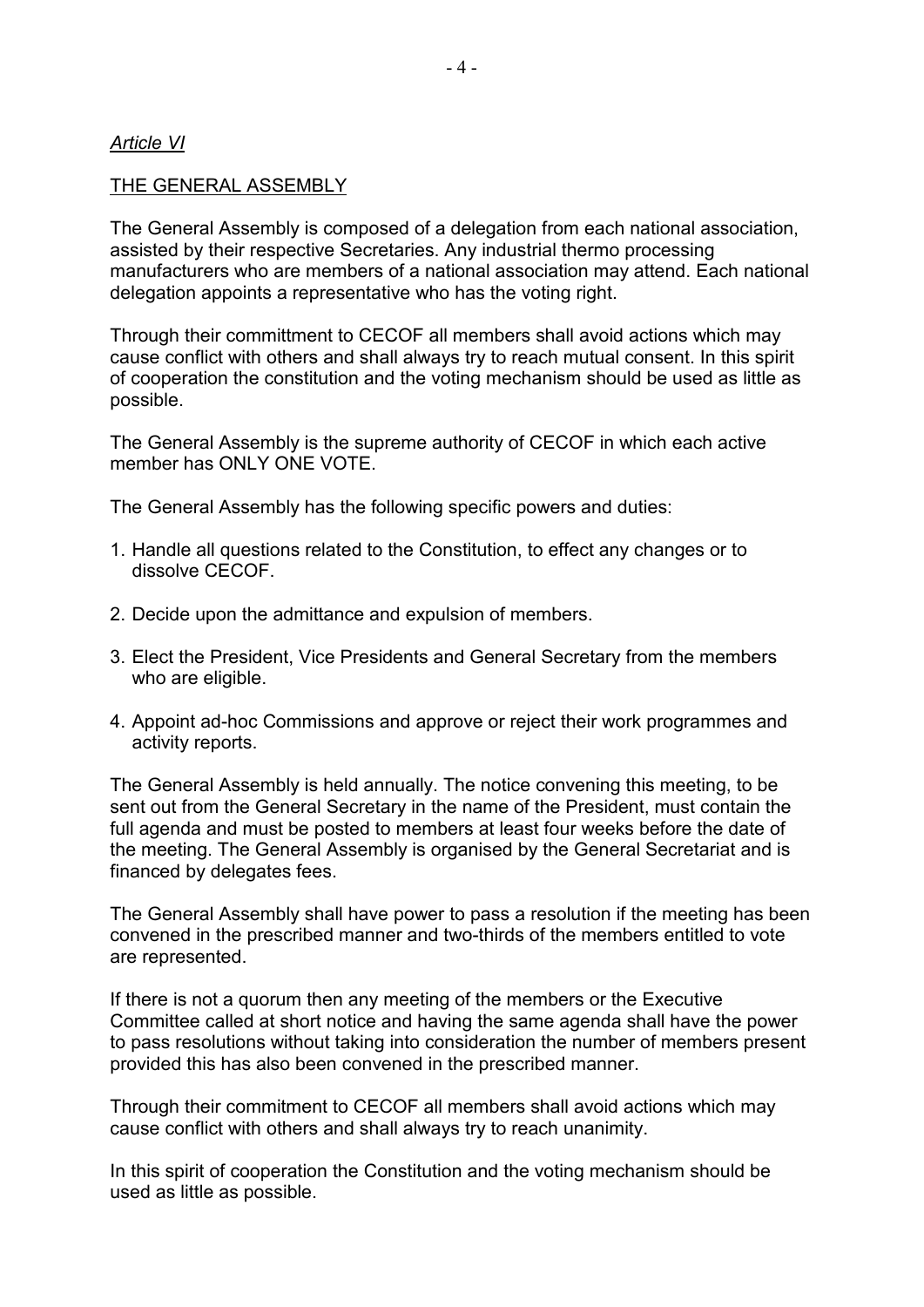# *Article VII*

# **PRESIDENCY**

The Presidency consists of the President and two Vice Presidents. If required by the General Assembly, this group can be extended by one or two member(s).

The President shall represent CECOF and be responsible to the General Assembly. By delegation to the General Secretariat he takes all necessary action to implement the agreed decisions of the General Assembly and takes all such actions as may be necessary to ensure the running of the organisation and the correct use of its funds. The President and the Presidency **is** elected by the General Assembly for a threeyears-term and should come from three different countries.

The President, or if explicitly mandated, any other member of the Presidency shall represent CECOF in all matters vis-à-vis all European and international organisations.

The President or in his absence – or if explicitly mandated - any other member of the Presidency shall be the chairman of the General Assembly as well as the Executive Committee. He has the right to participate in an advisory role at any of the CECOF meetings but when acting in his capacity as President has no voting rights.

The President may not represent a member.

## *Article VIII*

## THE EXECUTIVE COMMITTEE

The Executive Committee shall be composed of the President and the two Vice Presidents, one delegate (normally the Director or Secretary of the association) of each national member association and the General Secretary. When one member is represented by more than one delegate (with a maximum of two), the position of that member will be considered as ONE VOICE. The speaker of the Metallurgical Commission shall be member of the Executive Committee.

The Executive Committee shall be chaired by the President.

The Executive Committee shall carry out the duties, tasks and resolutions which are passed by the General Assembly and has the following specific powers:

- 1. Carry through all resolutions in a manner which is consistent with the resolutions passed by the General Assembly
- 2. Approve and carry out any subsequent actions which are necessary to fulfill the resolutions already passed by the General Assembly
- 3. Approve the budget of CECOF.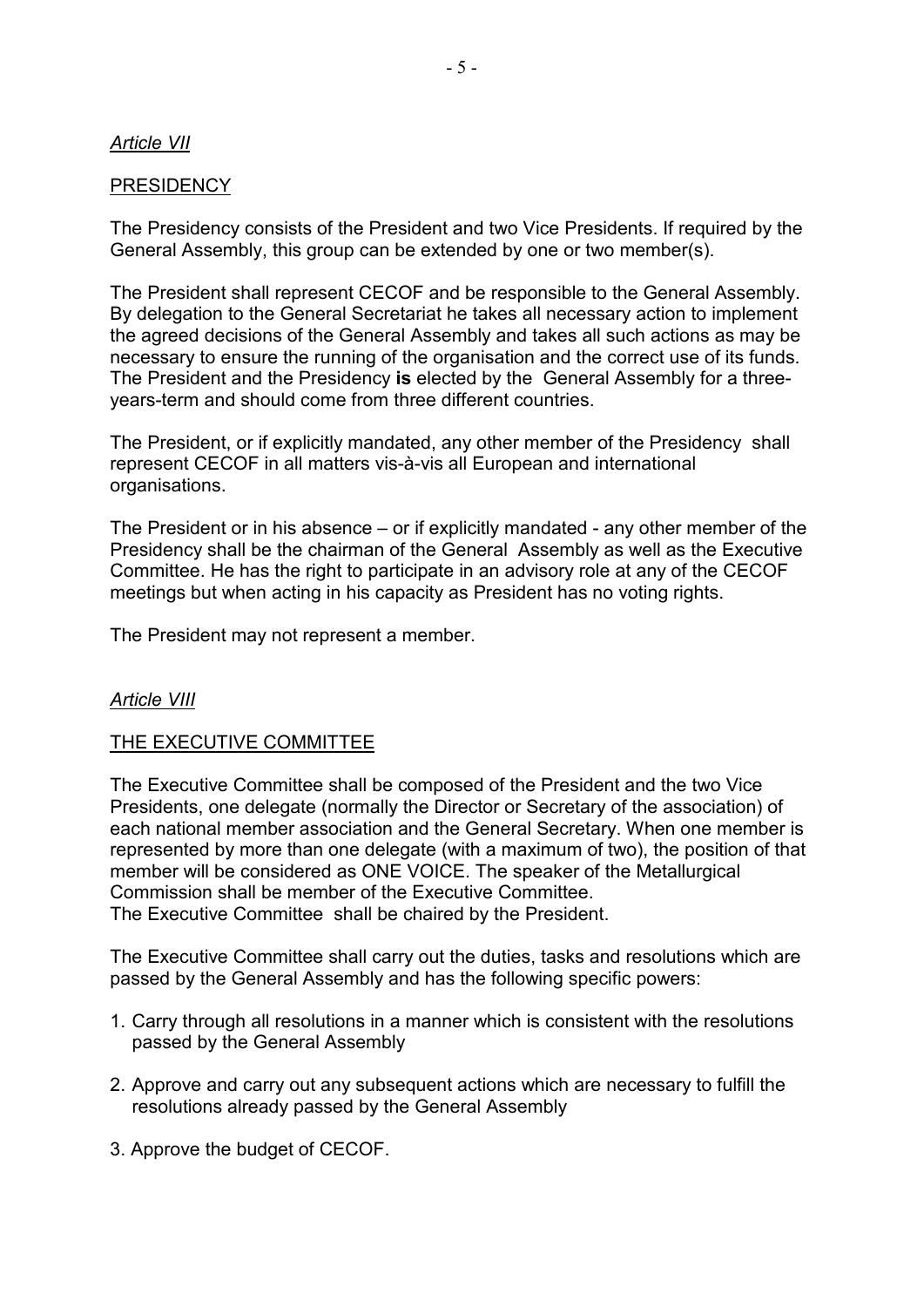If it proves impossible to reach unanimity, decisions may be taken by simple majority on the basis of *"one country, one vote".* The President has a casting vote in case of equality of votes.

## *Article IX*

### GENERAL SECRETARY

The General Secretary shall be elected from one of the Trade Association Secretariats to carry out the detailed work related to the resolutions passed by the MEMBERS Assembly and the Executive Committee in accordance with the Constitution and according to the decisions taken by the various meetings.

The General Secretary is responsible for servicing the General Assembly and the Executive Committee and to carry out the daily management of CECOF affairs under the Presidency. The General Secretary has no casting vote.

The General Secretary shall (preferably) come from a country different from the President's country.

The office of CECOF shall be that of the General Secretary.

The General Secretary is bound by directions from higher authorities, the General Assembly, the Executive Committee, and shall have the following specific duties:-

- 1. Ensure the work of the CECOF office is administered effectively.
- 2. Coordinate the appropriate liasion between all members of CECOF.
- 3. Organise and prepare all the meetings, draw up the agenda, send out the notices and issue the minutes within the required time limits.
- 4. Draft the budget and manage the CECOF accounts.

### *Article X*

### THE COMMISSIONS

The General Assembly can form ad-hoc Commissions to deal with any special issues.

The Commissions shall organise their own work pattern.

Any requirements for other sub groups or working parties shall be referred to the Executive Committee or the General Assembly for approval.

A Metallurgical Commission shall be established to consider specific interests and to carry out specific activities of metallurgical equipment suppliers. The Metallurgical Commission shall nominate a speaker.